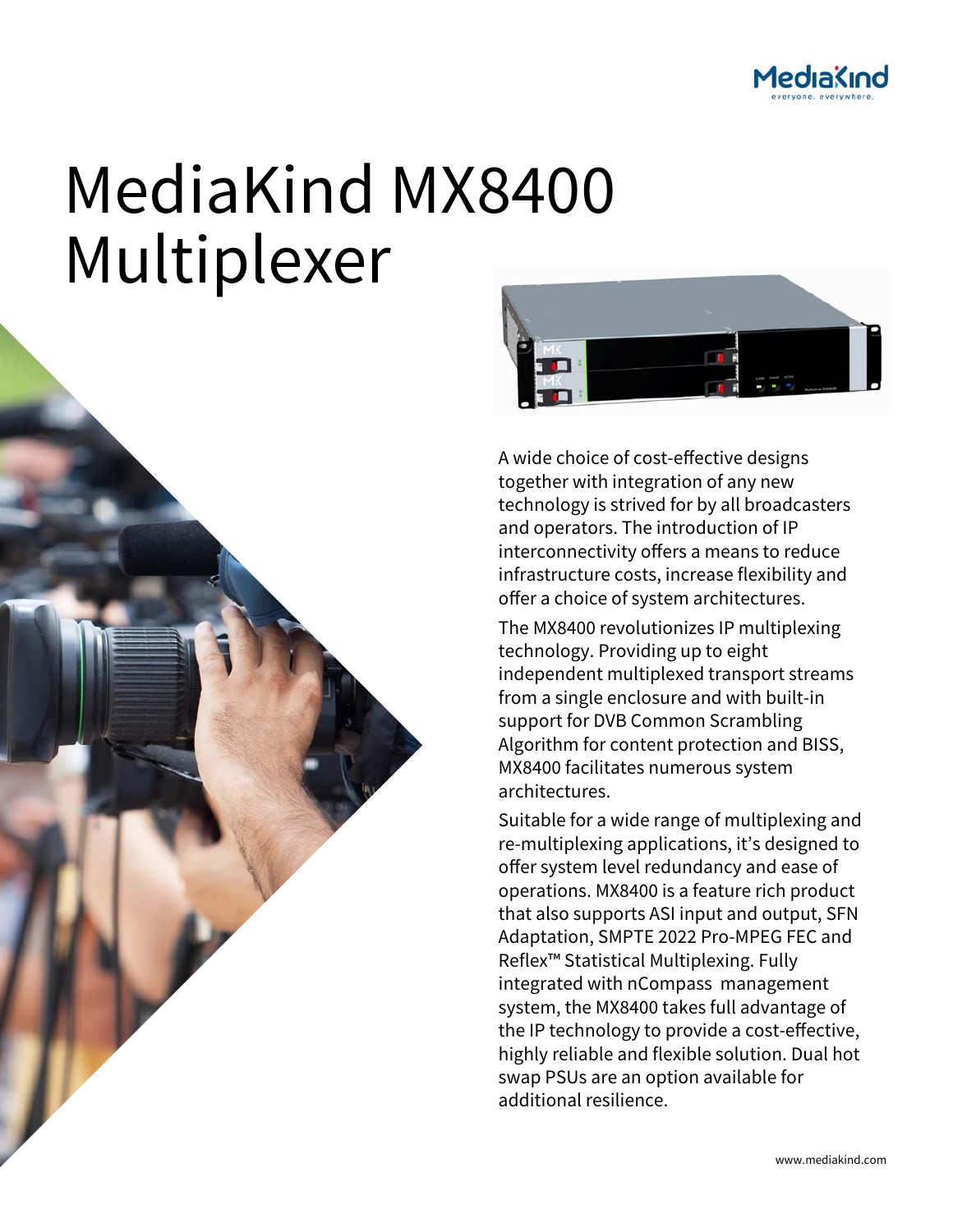

# **Product Overview**

## **Ideal for Primary Multiplexing in Central Headend**

The MX8400 is suitable for a wide range of multiplexing and remultiplexing applications - including primary multiplexing in headends for DTH satellite, cable and terrestrial, contribution systems and re-multiplexing applications in central and regional headends.

## **Multiple Multiplexed Transport Stream Outputs**

MX8400 offers a unique design concept that offers up to eight independent multiplexed transport streams to reduce costs and simplify designs, enabling systems to grow as the need demands.

#### **Statistical Multiplexing**

MediaKind's Reflex Statistical Multiplexing is implemented to work over IP networks to provide the maximum utilization of available bit-rate. Supports both MPEG-2 SD and HD and MPEG-4 AVC SD and HD.

## **Enabling Cost-effective Redundant and Resilient System Architectures**

MX8400 offers a fully redundant architecture in combination with nCompass management system that enables implementation of cost effective and resilient system architectures; MX8400 supports redundant external clocks, Data, CA and Control ports. Support of IGMPv3 allows MX8400 to perform multicast joins and leaves to further simplify system design.

## **Advanced Control and Monitoring Features**

With nCompass Control, the MX8400 offers advanced control and monitoring features that allows for ease of use and maintenance leading to savings through operational costs, time and labor.

## **Increased Reliability**

The highly integrated unit facilitates the need for fewer units and thus increases the overall system reliability.

# **Base Unit Features**

# **MX8400/BAS/DPS**

- MX8400 model 2RU, eight option slots, single PSU with 2nd slot for additional PSU option
- Up to eight independent multiplexed outputs enabled through s/w licenses
- Up to 250 Mbps for an output transport stream
- Maximum utilization of output gigabit bandwidth
- Simultaneous output transport streams via IP and ASI
- Highly efficient multiplexing algorithms
- Advanced re-multiplexing
- Reflex statistical multiplexing
- Onboard ASI input and output as standard
- Port redundancy for Data, CA, Control and HSYNC
- Redundant HSYNC Input and output clock
- SNMP remote monitoring
- IGMP v3 support
- BISS Scrambling

# **Software Options**

#### **Additional Multiplexed Output (MX8400/SWO/MUX)**

 Software license to enable each additional independent multiplexed output transport stream

## **DVB CA Simulcrypt Base and Additional TS (MX8400/SWO/DVBCA, MX8400/SWO/DVBCA/EXT )**

• Software licenses to enable the DVBCA Simulcrypt support

## **SFN Adaptation (MX8400/SWO/SFN)**

• Software license to allow each output transport streams configured as ETSI TS 101 191 v1.4.1 compliant SFN adaptor

# **SMPTE 2022 Pro-MPEG FEC**

- **(MX8400/SWO/PROFEC/EXT)** 
	- Software license to insert SMPTE 2022-1 and SMPTE 2022-2 Pro-MPEG FEC on each output stream support

# **Hardware Options**

## **ASI Option Cards**

#### **(MX8400/HWO/4ASI or MX8400/HWO/8ASI)**

• Provides four or eight ASI option ports respectively. Each option card can be configured as either input or output

## **SMPTE 2022 Pro-MPEG FEC Option Card (MX8400/HWO/PROFEC)**

• Provides SMPTE 2022-1 and SMPTE 2022-2 Pro-MPEG FEC compliant receiver for error correction on up to 32 input transport streams

## **GPS Option Card (MX8400/HWO/GPS)**

 For multiplexer clock synchronization with an external GPS reference and providing of 1 PPS reference to SFN adapter

#### **Additional Power Supply (MX8400/HWO/DPS)**

• Additional power supply for MX8400/BAS/DPS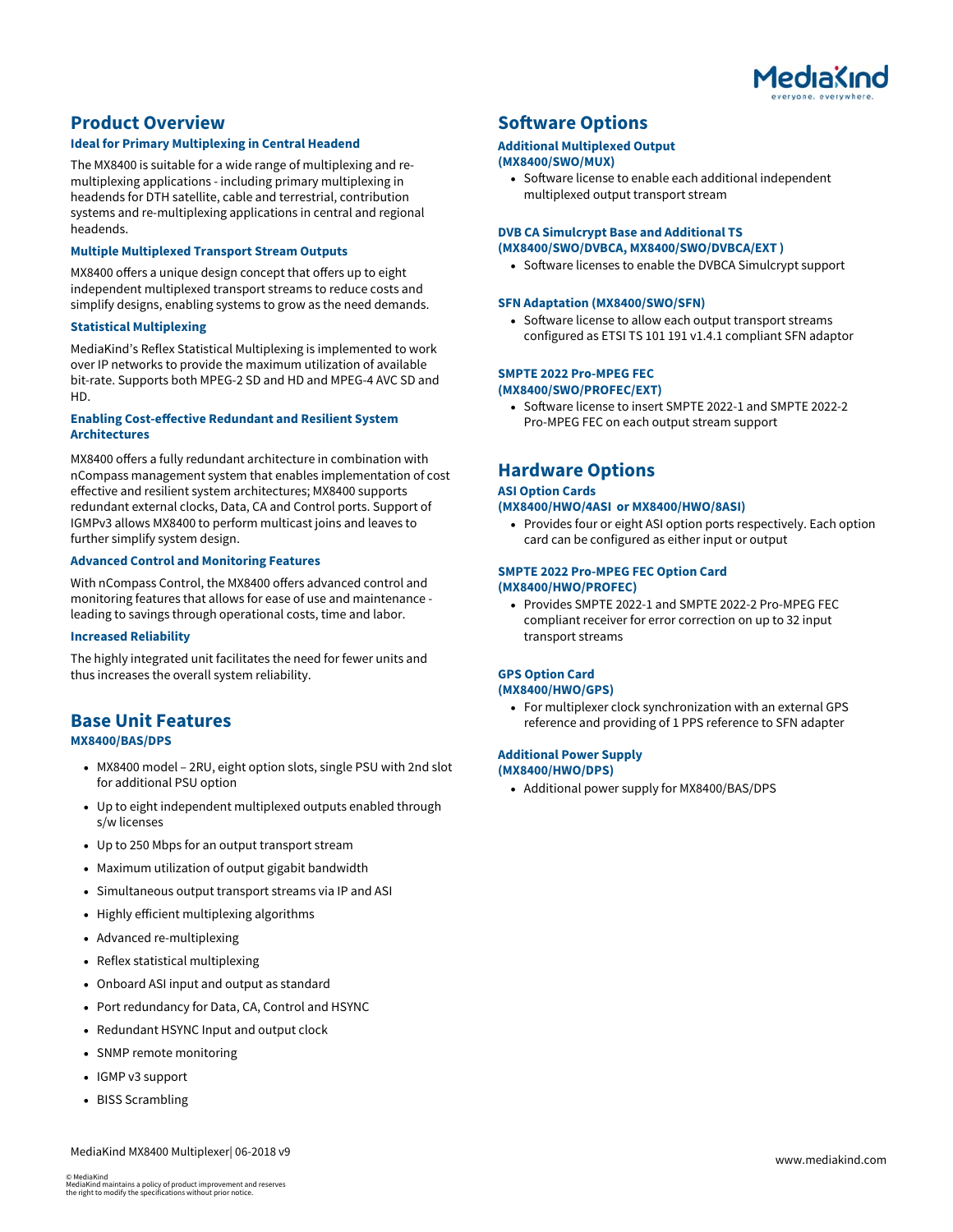



Sample Configuration

# **Specifications**

# **Inputs**

| <b>Transport Stream Inputs (Standard)</b> | Dual port Gigabit Ethernet input with two Electrical Ethernet ports (RJ45)<br>ASI transport stream, two input ports |
|-------------------------------------------|---------------------------------------------------------------------------------------------------------------------|
| <b>Reference Inputs</b>                   | HSYNC: two redundant input ports                                                                                    |

# **Outputs**

| <b>Transport Stream Outputs (Standard)</b> | Gigabit Ethernet: two Electrical Ethernet ports<br>ASI transport stream, four output ports |
|--------------------------------------------|--------------------------------------------------------------------------------------------|
| <b>Reference Outputs</b>                   | HSYNC, two redundant output ports                                                          |

# **Control**